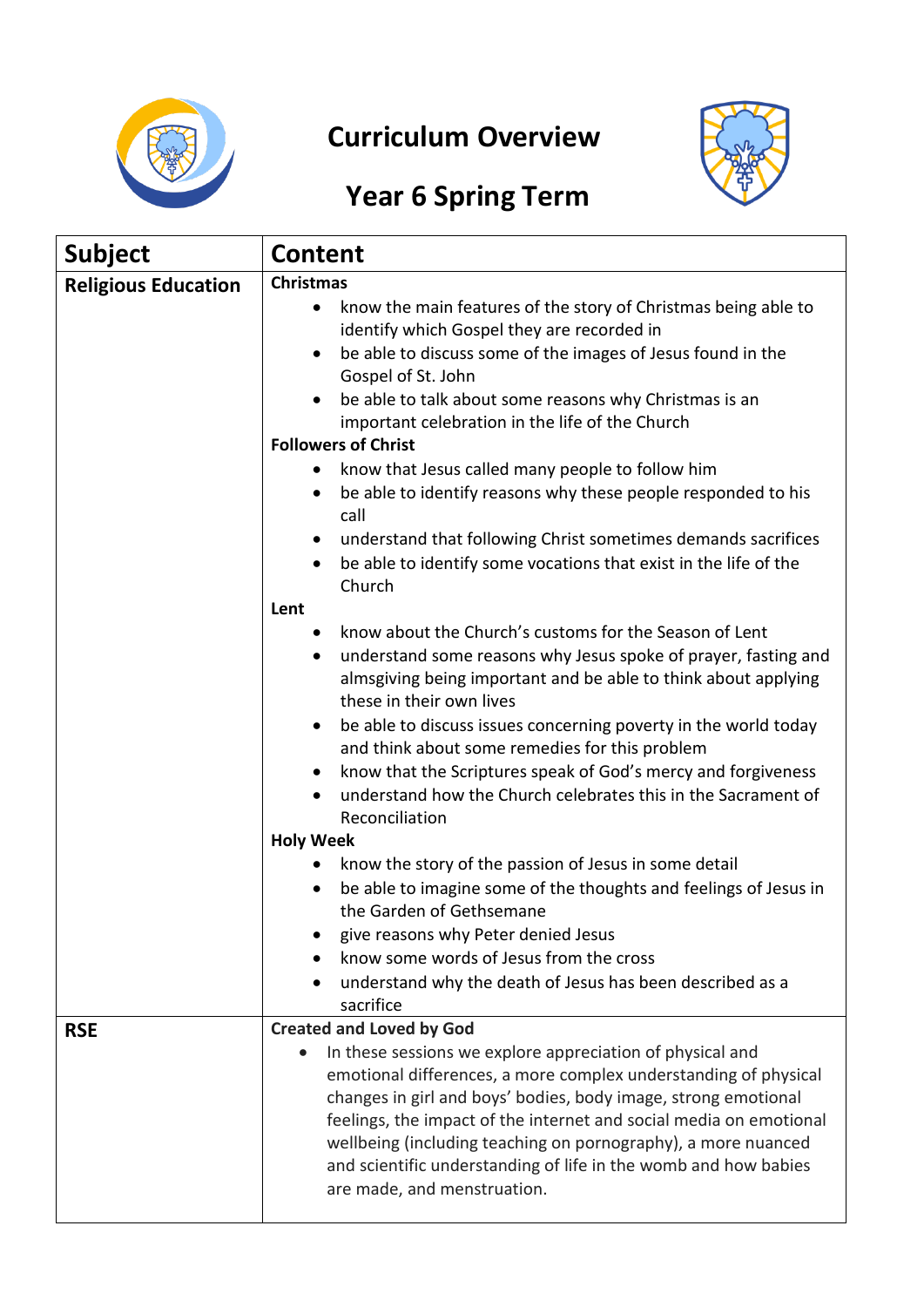| <b>English</b> | <b>Reading:</b>                                                         |
|----------------|-------------------------------------------------------------------------|
|                | read a wide range of appropriate texts for enjoyment, insight and       |
|                | research                                                                |
|                | show understanding of a range of texts, selects essential points,       |
|                | and uses inference and deduction as appropriate                         |
|                | identify key features, themes and characters and select sentences,      |
|                | phrases and relevant information to support their views                 |
|                | able to retrieve and collate information from a range of sources        |
|                | Writing:                                                                |
|                | <b>Biographies and autobiographies</b>                                  |
|                | identify the features of a biography                                    |
|                | identify simple, compound and complex sentences                         |
|                | create expanded noun phrases<br>$\bullet$                               |
|                | <b>Classic fiction</b>                                                  |
|                | identify the features of a classic author's style<br>$\bullet$          |
|                | use informal language.<br>$\bullet$                                     |
|                | revise simple, compound and complex sentences.                          |
|                | use relative clauses to give clues to characters, motivation and plot   |
|                | <b>Argument and debate</b>                                              |
|                | • identify language features used in argument text                      |
|                | use bullet points, colons and semi-colons as appropriately<br>$\bullet$ |
|                | identify features of informal writing                                   |
|                | Journalistic writing                                                    |
|                | discuss features used in newspaper reports                              |
|                | • compare formal and informal report writing                            |
|                | compare uses of active and passive sentences                            |
|                | <b>Slam poetry</b>                                                      |
|                | understand the use of apostrophes in contractions.                      |
|                | understand that different suffixes can change words into different      |
|                | types                                                                   |
|                | use powerful verbs and vivid adjectives                                 |
|                | <b>Poetic style</b>                                                     |
|                | explain why chosen poem is their favourite                              |
|                | compare and contrasting poems by one author                             |
|                | explore how grammar affects the style of poems                          |
|                |                                                                         |
|                | <b>Grammar, Punctuation and Spelling:</b>                               |
|                | demonstrate appropriate use of standard English vocabulary and          |
|                | grammar                                                                 |
|                | know some of the differences between standard and non-standard          |
|                | English usage                                                           |
|                | understand word classes and the function of words                       |
|                | know the features of and can use different types of sentence<br>٠       |
|                | understand the grammar of complex sentences<br>$\bullet$                |
|                | be able to proof read work for errors and omissions<br>٠                |
|                | use age-appropriate spelling strategies<br>$\bullet$                    |
|                | understand word families and roots                                      |
|                | use appropriate spelling terminology<br>٠                               |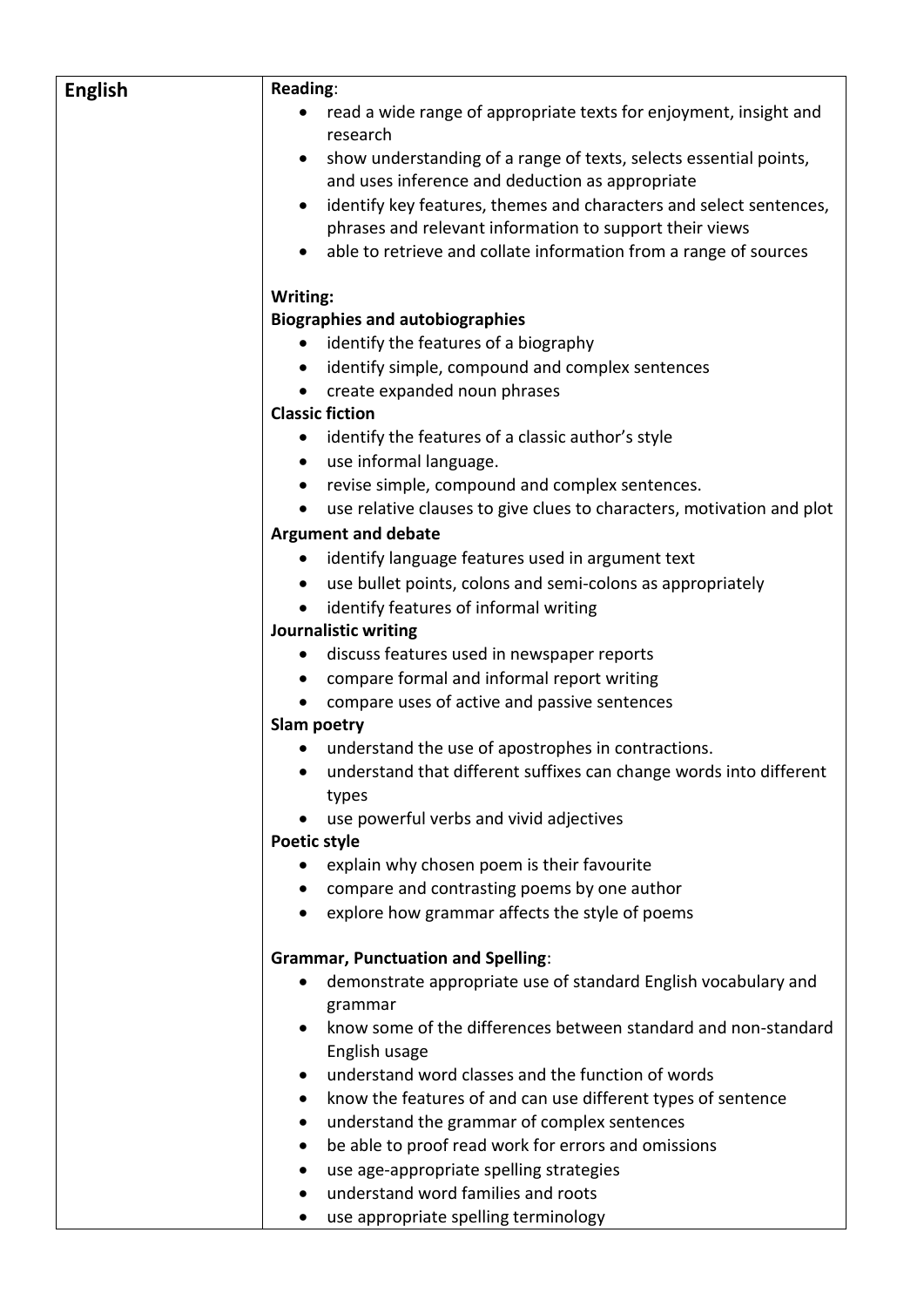| <b>Mathematics</b> | <b>Decimals</b>                                                                                                                                                  |
|--------------------|------------------------------------------------------------------------------------------------------------------------------------------------------------------|
|                    | identify the value of each digit in numbers given to 3 decimal<br>٠<br>places and multiply numbers by 10, 100 and 1,000 giving answers<br>up to 3 decimal places |
|                    | multiply one-digit numbers with up to 2 decimal places by whole<br>٠                                                                                             |
|                    | numbers                                                                                                                                                          |
|                    | use written division methods in cases where the answer has up to                                                                                                 |
|                    | 2 decimal places                                                                                                                                                 |
|                    | solve problems which require answers to be rounded to specified                                                                                                  |
|                    | degrees of accuracy                                                                                                                                              |
|                    | Percentages                                                                                                                                                      |
|                    | solve problems involving the calculation of percentages [for                                                                                                     |
|                    | example, of measures and such as 15% of 360] and the use of                                                                                                      |
|                    | percentages for comparison                                                                                                                                       |
|                    | recall and use equivalences between simple fractions, decimals                                                                                                   |
|                    | and percentages including in different contexts                                                                                                                  |
|                    | Algebra<br>use simple formulae                                                                                                                                   |
|                    | generate and describe linear number sequences<br>٠                                                                                                               |
|                    | express missing number problems algebraically<br>$\bullet$                                                                                                       |
|                    | find pairs of numbers that satisfy an equation with two unknowns<br>$\bullet$                                                                                    |
|                    | enumerate possibilities of combinations of two variables                                                                                                         |
|                    | <b>Converting Units</b>                                                                                                                                          |
|                    | solve problems involving the calculation and conversion of units of                                                                                              |
|                    | measure, using decimal notation up to three decimal places where                                                                                                 |
|                    | appropriate                                                                                                                                                      |
|                    | use, read, write and convert between standard units, converting                                                                                                  |
|                    | measurements of length, mass, volume and time from a smaller                                                                                                     |
|                    | unit of measure to a larger unit, and vice versa, using decimal<br>notation to up to 3dp                                                                         |
|                    | convert between miles and kilometres                                                                                                                             |
|                    | Perimeter, Area and Volume                                                                                                                                       |
|                    | recognise that shapes with the same areas can have different                                                                                                     |
|                    | perimeters and vice versa                                                                                                                                        |
|                    | recognise when it is possible to use formulae for area and volume<br>of shapes                                                                                   |
|                    | calculate the area of parallelograms and triangles                                                                                                               |
|                    | calculate, estimate and compare volume of cubes and cuboids<br>$\bullet$                                                                                         |
|                    | using standard units, including cm3, m3 and extending to other<br>units (mm3, km3)                                                                               |
|                    | Ratio                                                                                                                                                            |
|                    | solve problems involving the relative sizes of two quantities where                                                                                              |
|                    | missing values can be found by using integer multiplication and<br>division facts                                                                                |
|                    | solve problems involving similar shapes where the scale factor is<br>known or can be found                                                                       |
|                    | solve problems involving unequal sharing and grouping using<br>$\bullet$<br>knowledge of fractions and multiples                                                 |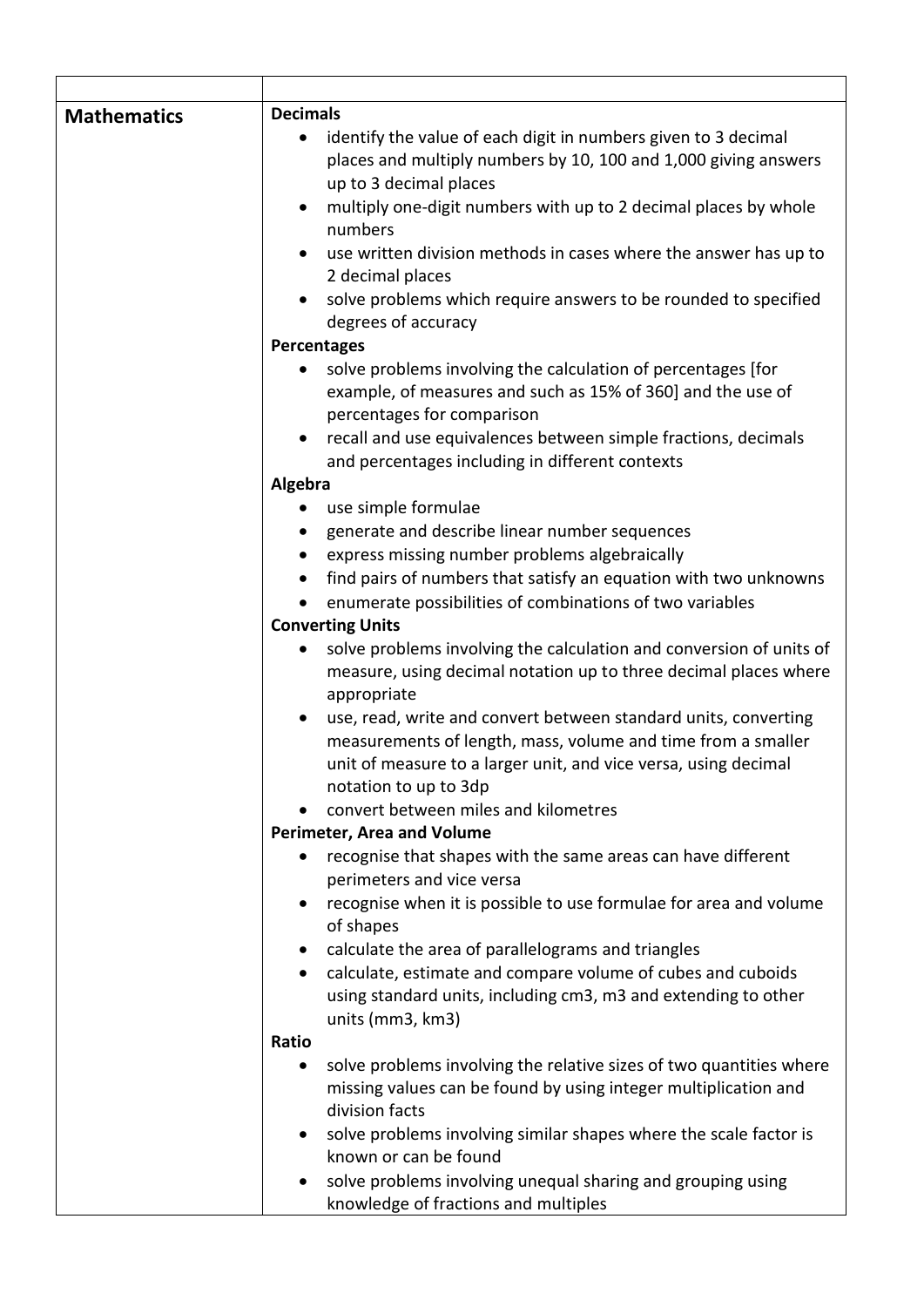| <b>Biology</b>   | Living things and their habitats<br>use keys to identify and classify living things               |
|------------------|---------------------------------------------------------------------------------------------------|
|                  | know how animals and plants are interdependent and adaptable<br>٠                                 |
|                  | be able to construct and analyse a food chain                                                     |
|                  | identify requirements for plant growth                                                            |
|                  |                                                                                                   |
| <b>Biology</b>   | <b>Evolution and Inheritance</b>                                                                  |
|                  | learn how fossils provide information about living things that<br>inhabited the Earth in the past |
|                  | recognise that living things produce offspring that are not identical<br>to their parents         |
|                  | identify how plants and animals are adapted to suit their                                         |
|                  | environment and that adaptation may lead to evolution                                             |
| <b>Computing</b> | Unit 4 - Blogging Lesson                                                                          |
|                  | What is a Blog?                                                                                   |
|                  | Children understand how a blog can be used as an informative<br>text.                             |
|                  | Children understand the key features of a blog.                                                   |
|                  | <b>Planning a Blog</b>                                                                            |
|                  | Children can work collaboratively to plan a blog.<br>$\bullet$                                    |
|                  | <b>Writing a Blog</b>                                                                             |
|                  | Children can create a blog or blog post with a specific purpose.                                  |
|                  | Children understand that the way in which information is<br>$\bullet$                             |
|                  | presented has an impact upon the audience.                                                        |
|                  | <b>Sharing Posts and Commenting</b>                                                               |
|                  | Children can post comments and blog posts to an existing class<br>$\bullet$<br>blog.              |
|                  | Children understand the approval process that their posts go<br>$\bullet$                         |
|                  | through and demonstrate an awareness of the issues                                                |
|                  | Children can assess the effectiveness and impact of a blog.                                       |
|                  | Children understand that content included in their blog carefully                                 |
|                  | considers the end user.                                                                           |
|                  |                                                                                                   |
|                  | Unit 5 - Text Adventures<br>What Is a Text Adventure? Planning a Story Adventure                  |
|                  | Children can describe what a text adventure is.                                                   |
|                  | Children can map out a story-based text adventure.<br>$\bullet$                                   |
|                  | • Children can use 2Connect to record their ideas.                                                |
|                  | Extension: Children can turn a simple story with 2 or 3 levels of<br>$\bullet$                    |
|                  | decision making into a logical design                                                             |
|                  | <b>Making a Story-based Adventure Game</b>                                                        |
|                  | Children can use the full functionality of 2Create a Story Adventure<br>$\bullet$                 |
|                  | mode to create, test and debug using their plan.                                                  |
|                  | Children can split their adventure-game design into appropriate<br>$\bullet$                      |
|                  | sections to facilitate creating it.                                                               |
|                  | <b>Introducing Map-Based Text Adventures</b>                                                      |
|                  | Children can map out an existing text adventure.                                                  |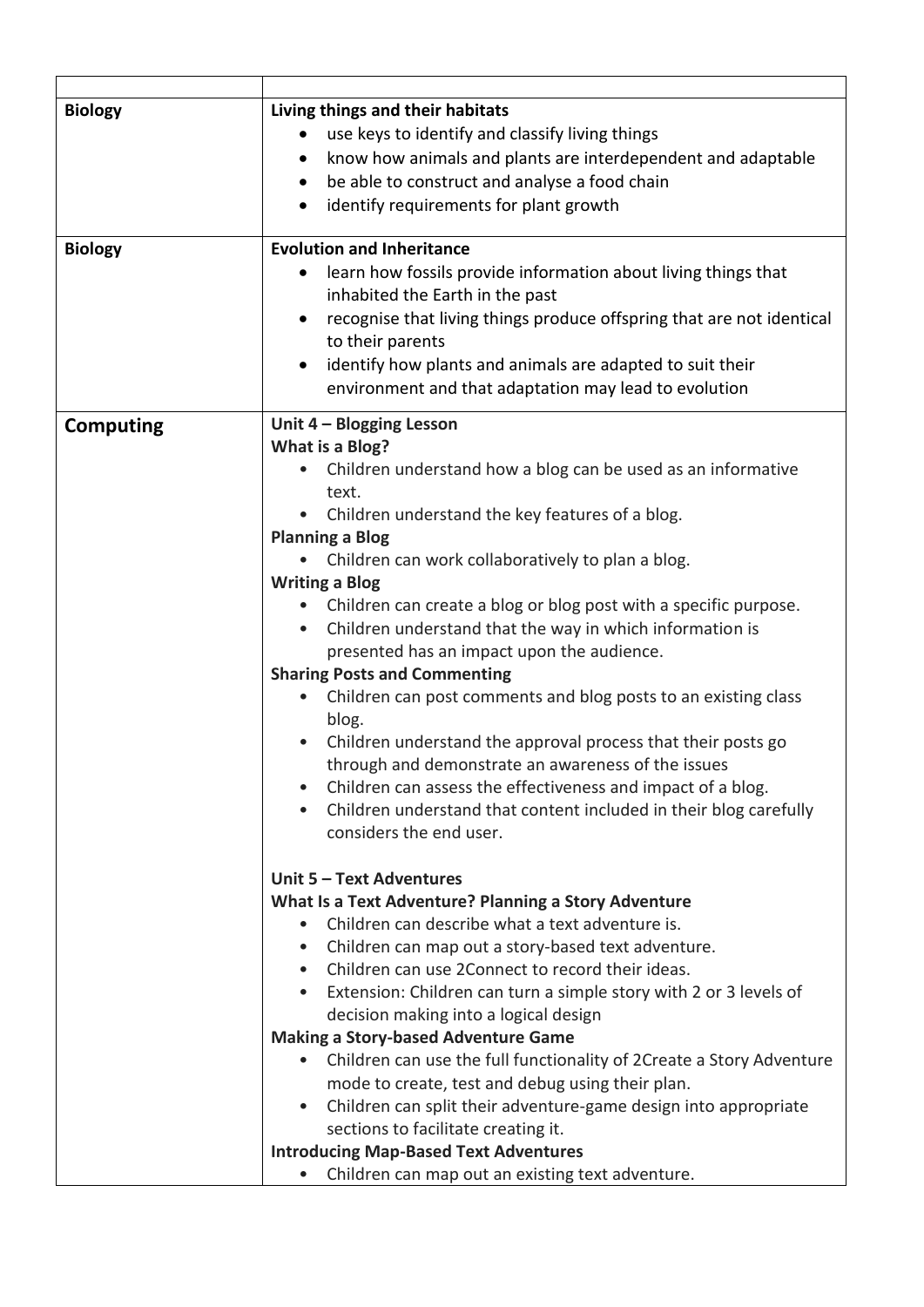| • Children can contrast a map-based game with a sequential story-<br>based game.                                                                                                                                             |
|------------------------------------------------------------------------------------------------------------------------------------------------------------------------------------------------------------------------------|
| Extension: Children can make a comprehensive design map with a<br>$\bullet$<br>sequence of rooms including rooms in which the player needs to<br>make a choice and collect items in a certain order to complete the<br>game. |
| <b>Coding a Map-Based Text Adventure</b>                                                                                                                                                                                     |
| Children can create their own text-based adventure based upon a<br>$\bullet$<br>map.                                                                                                                                         |
| • Children can use coding concepts of functions, two-way selection<br>(if/else statements) and repetition in conjunction with one another<br>to code their game.                                                             |
| • Children make logical attempts to debug their code when it does<br>not work correctly.                                                                                                                                     |
| Unit $6 -$ Networks                                                                                                                                                                                                          |
| The World Wide Web and the Internet                                                                                                                                                                                          |
| Children know the difference between the World Wide Web and<br>$\bullet$<br>the internet.                                                                                                                                    |
| • Extension: Children can provide examples of the difference                                                                                                                                                                 |
| between the World Wide Web and the Internet.                                                                                                                                                                                 |
| Our School Network and Accessing the Internet                                                                                                                                                                                |
| Children know about their school network.<br>$\bullet$                                                                                                                                                                       |
| • Extension: Children can explain the differences between more than                                                                                                                                                          |
| two network types such as: LAN, WAN, WLAN and SAN.                                                                                                                                                                           |
| <b>Research</b>                                                                                                                                                                                                              |
| Children have researched and found out about Tim Berners-Lee.<br>$\bullet$                                                                                                                                                   |
| Children have considered some of the major changes in technology<br>which have taken place during their lifetime and the lifetime of<br>their teacher/another adult                                                          |
|                                                                                                                                                                                                                              |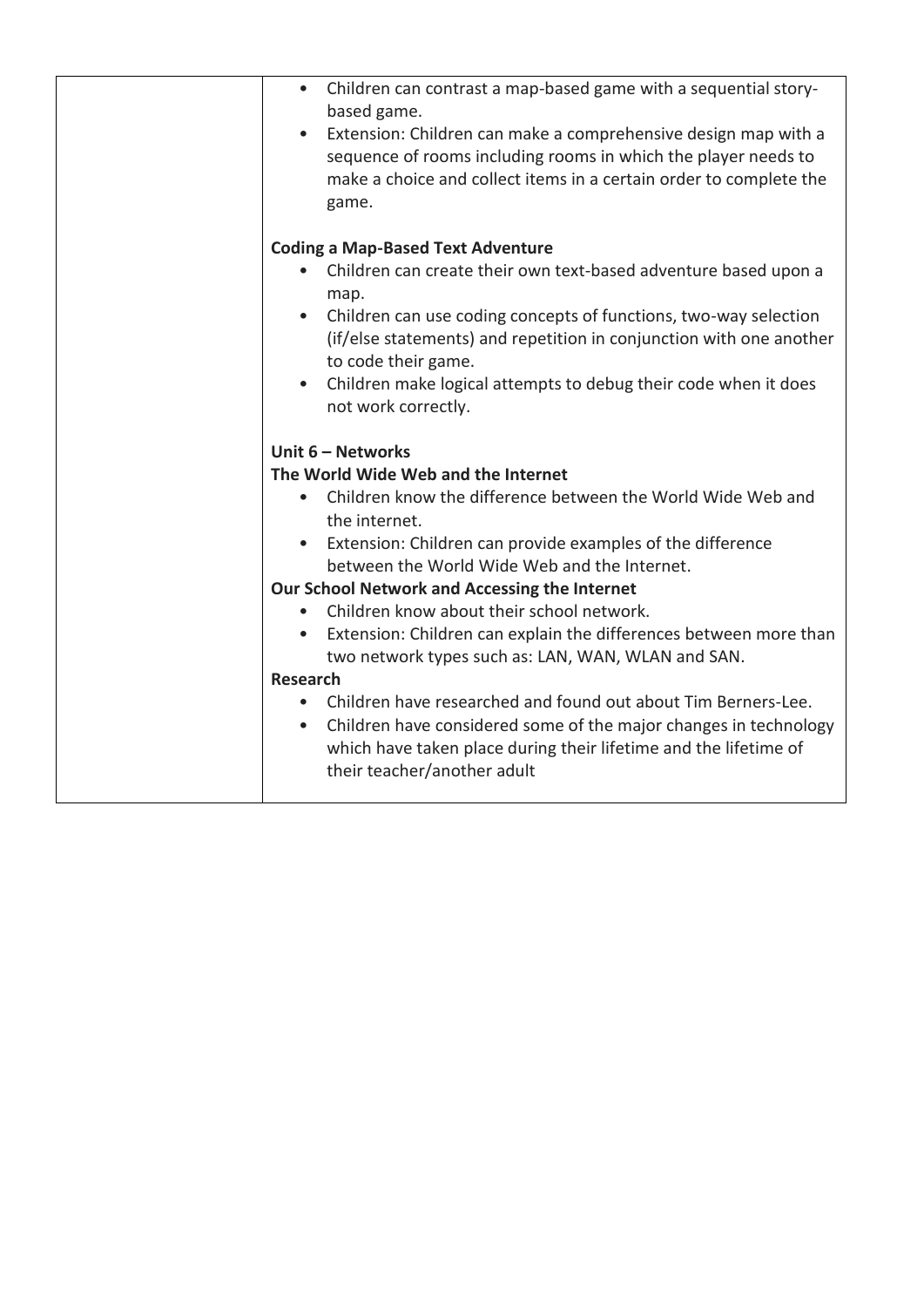#### **Creative Curriculum**

We deliver the following subjects through whole school topics and they are collectively referred to as the Creative Curriculum: Art and Design, Design Technology, Geography, History and Music. Each term the whole school follow a topic theme incorporating many curriculum areas with a particular focus on one of the Creative Curriculum subjects. (See Creative Curriculum Two Year Cycle)

## **YEAR A**

### **Spring : Leaders**

**Main Focus: History- Exploring the Mayan Civilisation including leadership and he influence of religion**

- describe the some of the achievements of one of the earliest civilizations - The Mayan Civilisation
- make confident use of a variety of sources for independent research
- use evidence to support arguments (understanding of events, people and changes)
- construct informed responses that involve thoughtful selection and organisation of relevant historical information
- understand how our knowledge of the past is constructed from a range of sources

#### **Secondary focus: Geography – placing the Mayan people in the context of modern maps**

- describe and understand key aspects of physical geography, including: climate zones, biomes and vegetation belts, rivers, mountains, volcanoes and earthquakes, and the water cycle
- describe and understand key aspects of human geography, including: types of settlement and land use, economic activity including trade links, and the distribution of natural resources including energy, food, minerals and water
- use maps, atlases, globes and digital/computer mapping to locate countries and describe features studied

## **YEAR B**

### **Spring : Water**

#### **Main focus: History – Exploring water sources and aspects of life in the Ancient Indus Valley**

- describe the some of the achievements of one of the earliest civilizations - The Indus Valley
- make confident use of a variety of sources for independent research
- use evidence to support arguments (understanding of events, people and changes)
- construct informed responses that involve thoughtful selection and organisation of relevant historical information
- understand how our knowledge of the past is constructed from a range of sources

#### **Secondary focus: Geography – locate the Indus Valley on a modem map and show an understanding the importance of water sources in settlements**

- describe and understand key aspects of physical geography, including: climate zones, biomes and vegetation belts, rivers, mountains, volcanoes and earthquakes, and the water cycle
- describe and understand key aspects of human geography, including: types of settlement and land use, economic activity including trade links, and the distribution of natural resources including energy, food, minerals and water
- use maps, atlases, globes and digital/computer mapping to locate countries and describe features studied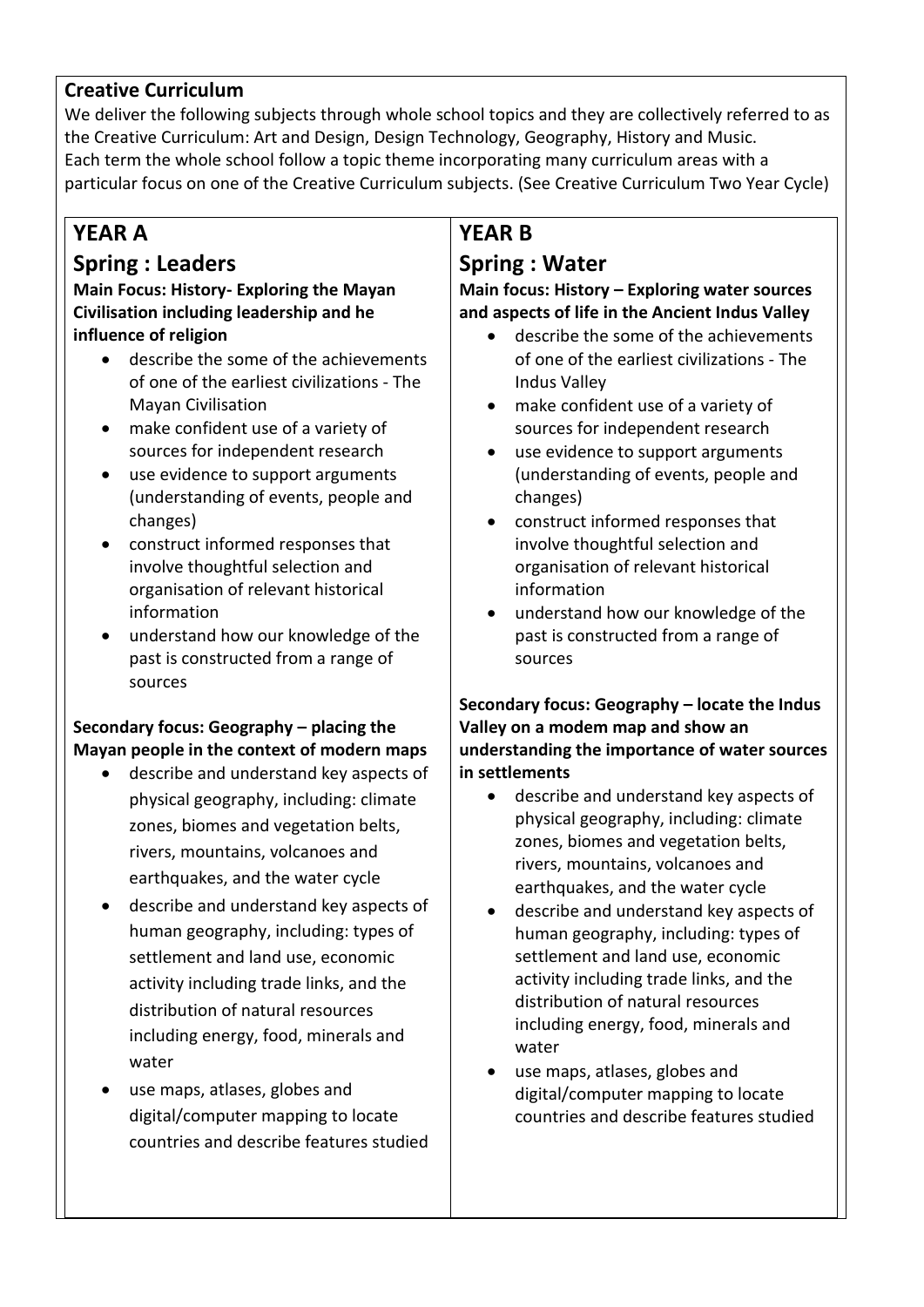| <b>Physical Education</b> | <b>Invasion Games (Hockey)</b><br><b>Learning Outcomes:</b>                                                                                                                                                                                                                                     |
|---------------------------|-------------------------------------------------------------------------------------------------------------------------------------------------------------------------------------------------------------------------------------------------------------------------------------------------|
|                           | To develop teamwork.<br>To further develop knowledge of defending.<br>To dribble a ball with control and fluency using foot or hockey stick.<br>To further develop knowledge of attacking.<br>$\bullet$<br>To strike a ball or object towards a target or goal with power and<br>accuracy.      |
|                           | <b>Net and Wall Games</b><br><b>Learning Outcomes:</b>                                                                                                                                                                                                                                          |
|                           | To develop aerobic fitness.<br>To develop overall volleyball skills: set, forearm, serve & spike.<br>To develop overall badminton skills: serve and smash.<br>To develop overall tennis skills: fore/backhand, service and lob.<br>$\bullet$<br>To play competitively and evaluate performance. |
| <b>MFL</b>                | <b>At the Cafe</b>                                                                                                                                                                                                                                                                              |

.